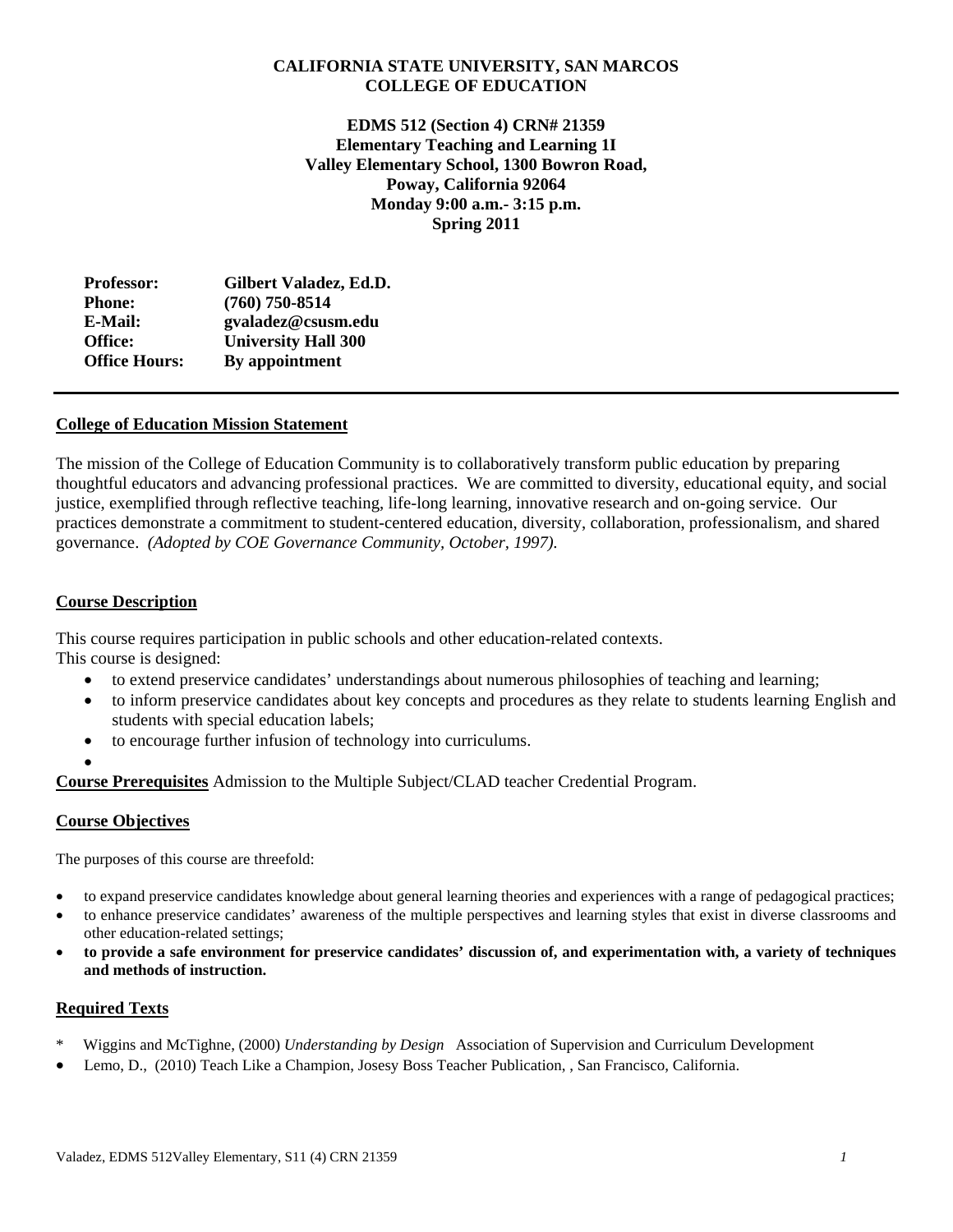# **Authorization to Teach English Learners**

This credential program has been specifically designed to prepare teachers for the diversity of languages often encountered in California public school classrooms. The authorization to teach English learners is met through the infusion of content and experiences within the credential program, as well as additional coursework. Students successfully completing this program receive a credential with authorization to teach English learners. *(Approved by CCTC in SB 2042 Program Standards, August 02)* 

# **STUDENT LEARNING OUTCOMES**

# **Teacher Performance Expectation (TPE) Competencies**

The course objectives, assignments, and assessments have been aligned with the CTC standards for Multiple Subject Credential. This course is designed to help teachers seeking a California teaching credential to develop the skills, knowledge, and attitudes necessary to assist schools and district in implementing effective programs for all students. The successful candidate will be able to merge theory and practice in order to realize a comprehensive and extensive educational program for all students. You will be required to formally address the following TPEs in this course:

 TPE 6d – Engaging and supporting all learners (Student Study Team Assignment) TPE 9 – Creating & managing effective instructional time (Classroom Management Assignment)

# **California Teacher Performance Assessment (CalTPA)**

Beginning July 1, 2008 all California credential candidates must successfully complete a state-approved system of teacher performance assessment (TPA), to be embedded in the credential program of preparation. At CSUSM this assessment system is called the CalTPA or the TPA for short.

seminars will greatly contribute to your success on the assessment. To assist your successful completion of the TPA a series of informational seminars are offered over the course of the program. TPA related questions and logistical concerns are to be addressed during the seminars. Your attendance to TPA

Additionally, COE classes use common pedagogical language, lesson plans (lesson designs), and unit plans (unit designs) in order to support and ensure your success on the TPA and more importantly in your credential program.

The CalTPA Candidate Handbook, TPA seminar schedule, and other TPA support materials can be found on the COE website provided at the website provided: http://www.csusm.edu/coe/CalTPA/CalTPA.html

# **College of Education Attendance Policy**

 possible. *(Adopted by the COE Governance Community, December, 1997).* Due to the dynamic and interactive nature of courses in the College of Education, all students are expected to attend all classes and participate actively. At a minimum, students must attend more than 80% of class time, or s/he may not receive a passing grade for the course at the discretion of the instructor. Individual instructors may adopt more stringent attendance requirements. Should the student have extenuating circumstances, s/he should contact the instructor as soon as

 If a student misses 20% or is late (or leaves early) for more than three sessions, the highest possible grade earned will be a "C". Please note you must earn a C+ or better to continue in the credential program. **Notification of absences does not automatically excuse a student from class. It is the responsibility of the student to meet with the instructor and discuss make up of class time or assignments.** 

# **Students with Disabilities Requiring Reasonable Accommodations**

Students with disabilities who require reasonable accommodations must be approved for services by providing appropriate and recent documentation to the Office of Disable Student Services (DSS). This office is located in Craven Hall 5205, and can be contacted by phone at (760) 750-4905, or TTY (760) 750-4909. Students authorized by DSS to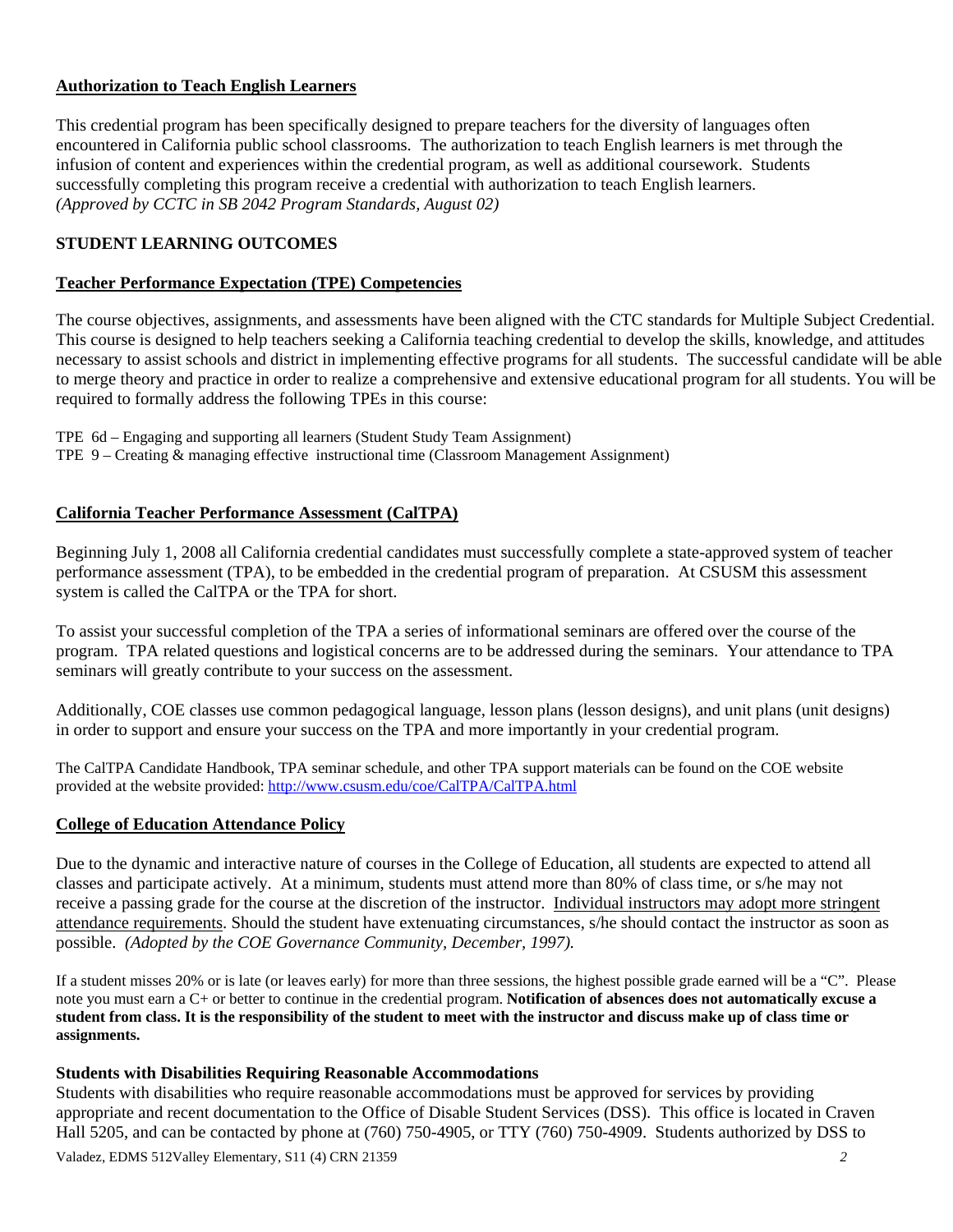receive reasonable accommodations should meet with their instructor during office hours or, in order to ensure confidentiality, in a more private setting.

# **Course Requirements**

| <b>Session Reflections and Discussion Forums</b> | 20 points  |
|--------------------------------------------------|------------|
| Peer Teaching Demonstration                      | 15 points  |
| Family Science Night Lesson plan                 | 15 points  |
| <b>Yearlong Grid Activity</b>                    | 10 points  |
| Month long plan                                  | 15 points  |
| <b>IEP Best Practices Checklist</b>              | 10 points  |
| Attendance/Participation                         | 15 points  |
| <b>Total</b>                                     | 100 points |

# **Grading Standards**

All students will come prepared to class; readings and homework assignments are listed on the dates on which they are due.

All required work is expected to be on time. One grade level will be deducted for each class meeting for which it is late (e.g., an "A" assignment that is submitted one class session late will be marked down to a "B"). Unless prior instructor approval is secured, assignments will not be accepted three class sessions after which they are due. Exceptions will be handled on a case-by-case basis, as determined by the instructor.

 It is expected that students will proofread and edit their assignments prior to submission. Students will ensure that the text is error- information, depth of analysis, etc.), and 20% on mechanics (grammar, syntax, spelling, format, uniformity of citation, etc.). All free (grammar, spelling), and ideas are logically and concisely presented. The assignment's grade will be negatively affected as a result of this oversight. Each written assignment will be graded approximately 80% on content and context (detail, logic, synthesis of citations, where appropriate, will use American Psychological Association (APA) format. Consult American Psychological Association (APA) Manual,  $5<sup>th</sup>$  edition for citation guidance.

Grading will also include a component of "professional demeanor." Students will conduct themselves in ways that are generally expected of those who are entering the education profession. This includes but is not limited to:

- On-time arrival to all class sessions:
- Advance preparation of readings and timely submission of assignments;
- Respectful participation in all settings (e.g., whole group, small group, in/outside of class);

# **All University Writing Requirement**

 (approximately). This will be met through written assignments. In keeping with the All-University Writing Requirement, all 3 unit courses must have a writing component of at least 2,500 words

# **CSUSM Academic Honesty Policy**

"Students will be expected to adhere to standards of academic honesty and integrity, as outlined in the Student Academic Honesty Policy. All written work and oral presentation assignments must be original work. All ideas/materials that are borrowed from other sources must have appropriate references to the original sources. Any quoted material should give credit to the source and be punctuated with quotation marks.

Students are responsible for honest completion of their work including examinations. There will be no tolerance for infractions. If you believe there has been an infraction by someone in the class, please bring it to the instructor's attention. The instructor reserves the right to discipline any student for academic dishonesty in accordance with the general rules and regulations of the university. Disciplinary action may include the lowering of grades and/or the assignment of a failing grade for an exam, assignment, or the class as a whole."

Incidents of Academic Dishonesty will be reported to the Dean of Students. Sanctions at the University level may include suspension or expulsion from the University.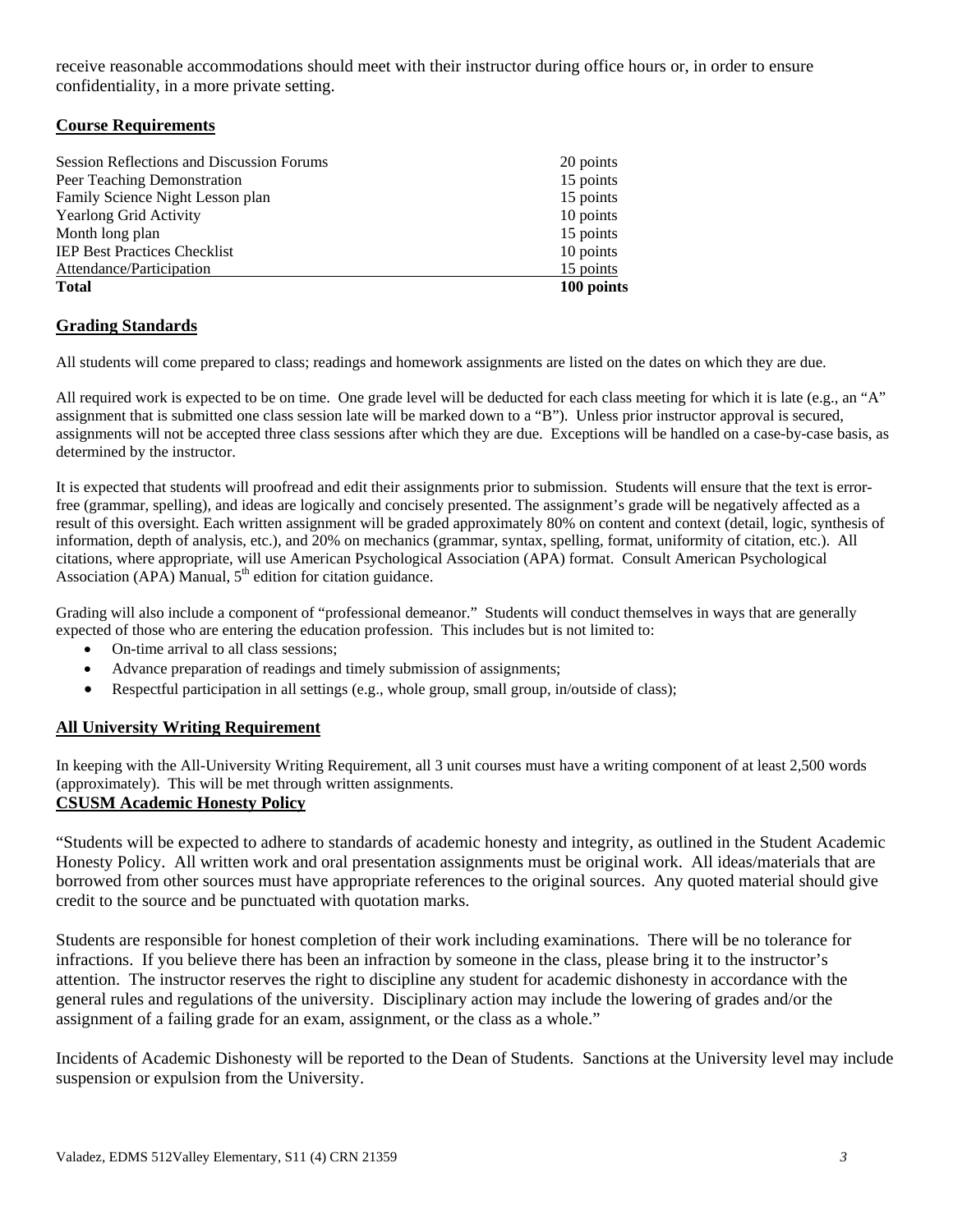#### Valadez, EDMS 512Valley Elementary, S11 (4) CRN 21359 *4*

### **Plagiarism:**

As an educator, it is expected that each student will do his/her own work, and contribute equally to group projects and processes. Plagiarism or cheating is unacceptable under any circumstances. If you are in doubt about whether your work is paraphrased or plagiarized see the Plagiarism Prevention for Students website http://library.csusm.edu/plagiarism/index.html. If there are questions about academic honesty, please consult the University catalog.

#### **Use of Technology**:

Students are expected to demonstrate competency in the use of various forms of technology (i.e. word processing, electronic mail, WebCT6, use of the Internet, and/or multimedia presentations). Specific requirements for course assignments with regard to technology are at the discretion of the instructor. Keep a digital copy of all assignments for use in your teaching portfolio. All assignments will be submitted online, and some will be submitted in hard copy as well. Details will be given in class.

#### **Electronic Communication Protocol:**

Electronic correspondence is a part of your professional interactions. If you need to contact the instructor, e-mail is often the easiest way to do so. It is my intention to respond to all received e-mails in a timely manner. Please be reminded that e-mail and on-line discussions are a very specific form of communication, with their own nuances and etiquette. For instance, electronic messages sent in all upper case (or lower case) letters, major typos, or slang, often communicate more than the sender originally intended. With that said, please be mindful of all e-mail and on-line discussion messages you send to your colleagues, to faculty members in the College of Education, or to persons within the greater educational community. All electronic messages should be crafted with professionalism and care.

Things to consider:

- Would I say in person what this electronic message specifically says?
- How could this message be misconstrued?
- Does this message represent my highest self?
- Am I sending this electronic message to avoid a face-to-face conversation?

In addition, if there is ever a concern with an electronic message sent to you, please talk with the author in person in order to correct any confusion.

### **Assignments**

#### **Family Science Night lesson plan 15 points 15 points 15 points**

 your lesson. This lesson plan will be used for our community service-learning project. In this assignment you will submit a lesson plan for your family science night (of community service project) detailing the content of

### **Peer Teaching Demonstration 15 points 15 points 15 points**

 You are required to sign up to facilitate discussion on an assigned reading from *Teach Like a Champion* for one class session. You will work with a partner to prepare a 15-20 minute learning activity about the reading. The activity should engage the class and allow us to examine and apply the materials in a meaningful way. You will find a guide for peer presentations in the Cougar Course shell for this class. Follow this guide to complete your assignment.

# **Session Reflections and Discussion Forums 15 points**

 these entries are written into the Cougar course shell. Be sure to complete the reflections and discussion forums on time so as to not Throughout the course you are required to submit session reflections and discussion forums dealing with a variety relevant course topics. These submissions are graded. Each submission is worth a point toward your grade. The directions for completing each of impede the discussions in this course.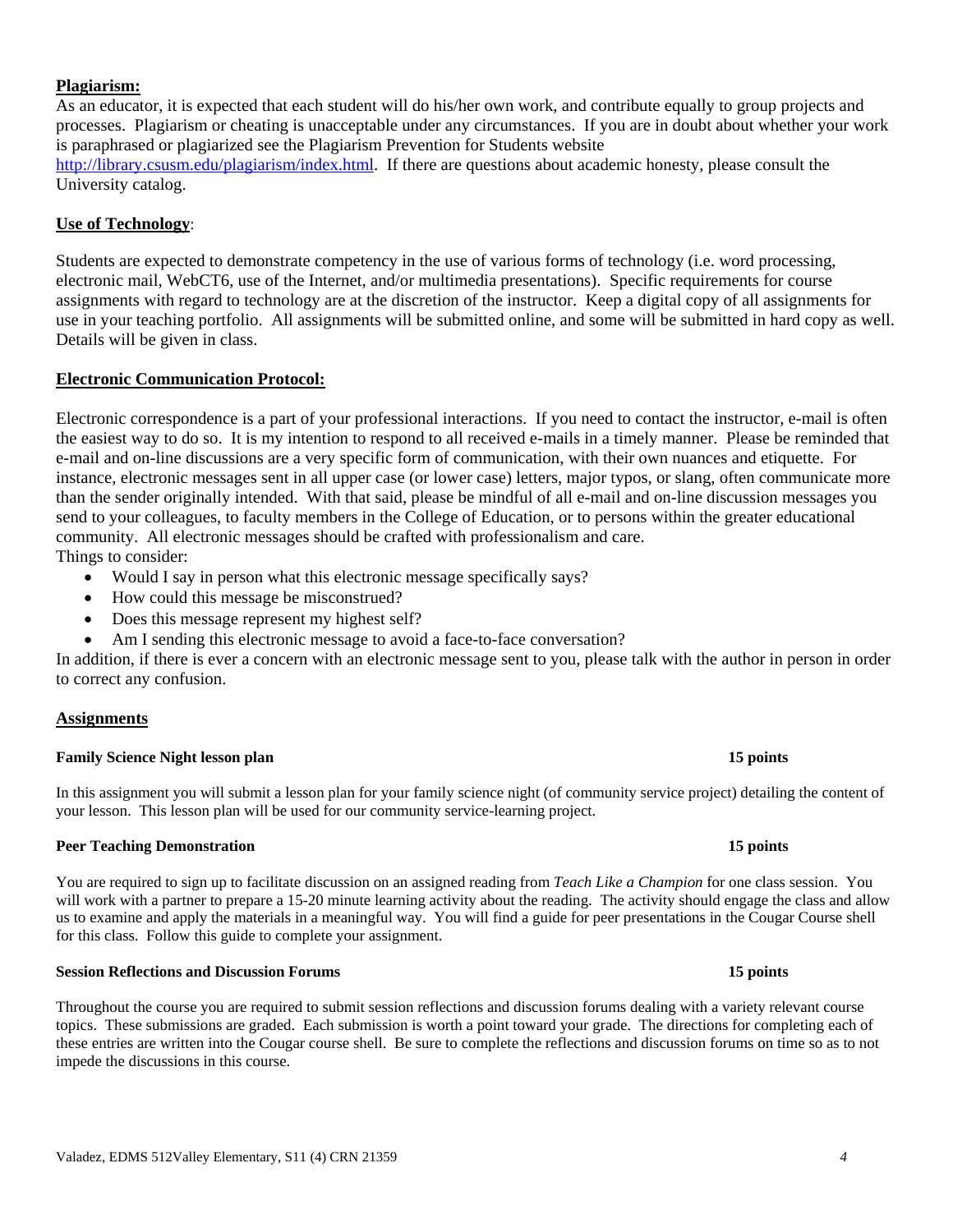# Valadez, EDMS 512Valley Elementary, S11 (4) CRN 21359 *5*

# **IEP "Best Practices" Checklist** 10 points **10 points 10 points**

# In this course you will create an IEP best practices checklist based upon what you read and what you learn in class. The checklist activity is detailed in the Moodle shell and this list will be submitted on line.

 **Yearlong Grid Activity 10 points** 

This assignment requires you to work with a team to develop and report a proposed yearlong plan. You plan will cover all the appropriate learning standards for a selected grade level. Your final document will be a ten page plan for one academic year. The plan will be submitted on line, will be typed, and will conform to the format advocated by the instructor.

#### **Response to Intervention Action Plan 10 points 10 points 10 points in the U.S. 10 points in the U.S. 10 points in the U.S. 10 points in the U.S. 10 points in the U.S. 10 points in the U.S. 10 points in the U.S. 10 points**

 you will be provided a format for completing this assignment on the Moodle shell. In this assignment you will revisit the case study analysis as part of learning about Response to Intervention. The RTI process involves carefully documenting the adaptations and modifications we have tried, and the resulting impact or lack of impact on academic achievement of students. You will come up with an action plan document what has been tried and how it has worked. It is not enough to plan for varied learning needs, we need to follow up to be sure our interventions have been effective, and if not, try new interventions to ensure each student achieves academically to the best of their ability. As was the case with the case study analysis,

### **Participation 15 points**

 You will be graded on your classroom participation. It is an expectation that you will behave in a professional manner. This will require that you approach your instructor, school personnel, and colleagues in a respectful manner that emphasizes problem solving. participation all includes the extent to which you participate in class discussion, how you interact with colleagues, and that you submit Your full attendance means you are not distracted by electronic equipment. As a rule, cell phones should be turned off or to the vibrate mode during class. Laptop computers are essential to the process of our learning; however, it is expected that all students will avoid recreational use of computers during class and that laptops will be put away at the request of the instructor. Of course, all discussion forums and session reflections on time.

### **Electronic Submissions of Assignments**

 assignments in Word, 12 font, in Times New Roman. This course is paperless. All assignments are to be turned into the Moodle shell (a.k.a. Cougar Course) on time. Points will be deducted for late submissions as the work you do is essential to the discussions conducted in this course. Make sure you turn in the

#### 15 points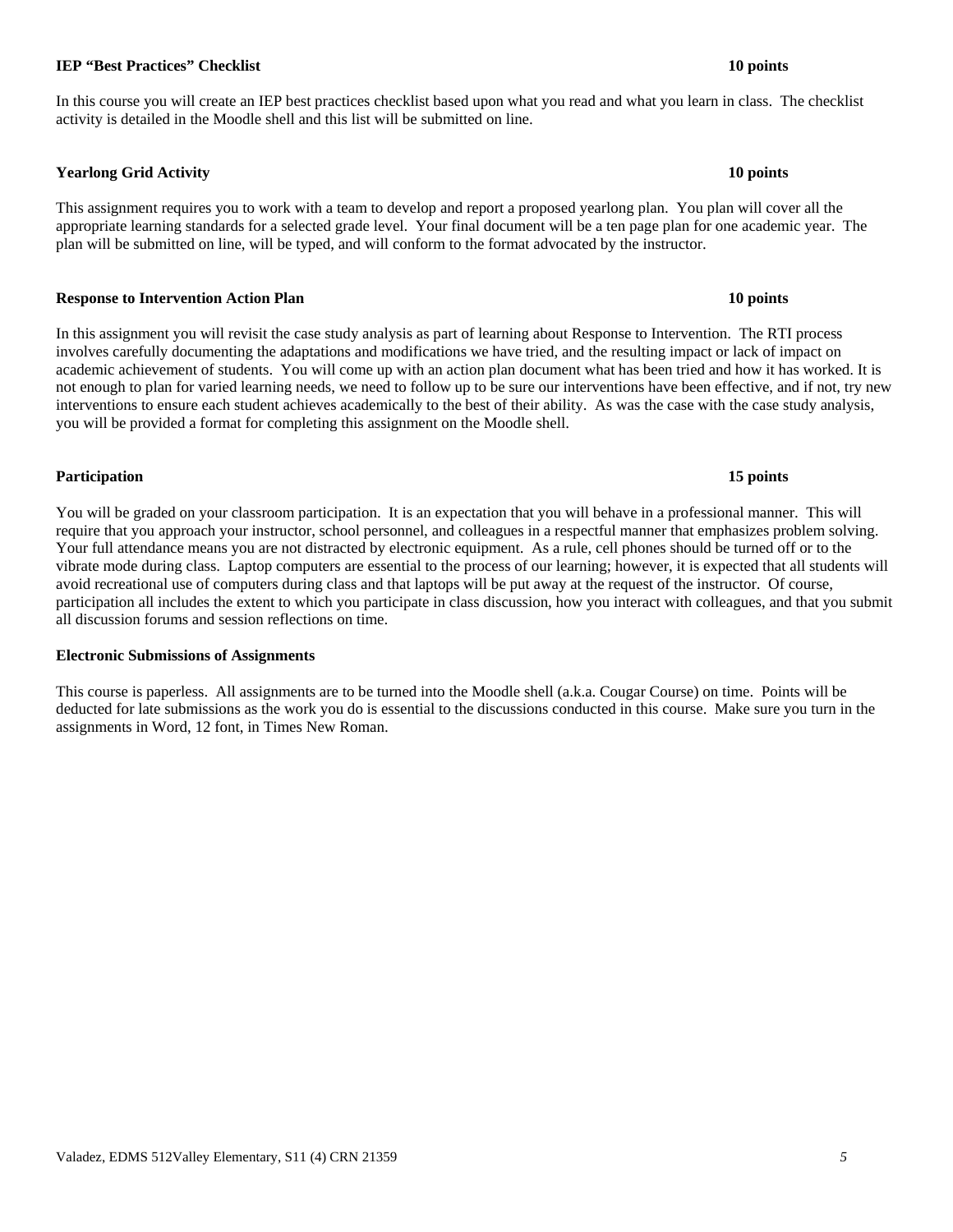## **Tentative Course Schedule**

| <b>Date</b>                | <b>Topic</b>                                                                                                                                                                                                                       | <b>Readings &amp; Assignments Due</b>                                                                                                                                                                                                                                                                                                                                                           |
|----------------------------|------------------------------------------------------------------------------------------------------------------------------------------------------------------------------------------------------------------------------------|-------------------------------------------------------------------------------------------------------------------------------------------------------------------------------------------------------------------------------------------------------------------------------------------------------------------------------------------------------------------------------------------------|
| 1<br>01/24/11              | Introduction/Course overview<br>TPA 3 Lecture                                                                                                                                                                                      | Bring a hard copy of your EDMS 511 School<br>Context Grid.<br>Complete the school context reflection activity.<br>Read the assessment articles linked for this<br>session.<br><b>Review TPA 3 materials.</b><br>Submit session reflection.                                                                                                                                                      |
| 2<br>01/31/11              | Community service learning planning<br>workshop, continued<br>Peer teaching presentation<br>Management issue: Challenging students to<br>think critically.                                                                         | Read chapter nine, Challenging students to think<br>critically - Teach Like a Champion.<br>Read Wiggins' chapter and Valadez article for<br>performance assessment work and to consider<br>community engagement.<br>Submit: session reflection.                                                                                                                                                 |
| $\overline{3}$<br>02/07/11 | Yearlong planning activity.<br>Co-teaching and its importance for regular<br>education classrooms.<br>Peer teaching presentation<br>Management issue: Challenging students to<br>think critically.                                 | Purchase or download a year-long calendar.<br>Access and make a copy of a district calendar for<br>in class work.<br><b>Explore</b> California state teaching standards for in<br>class work.<br>Print out all of a selected grade level teaching<br>standards for in class work.<br>Read chapter eight, Improving pacing and rhythm-<br>Teach Like a Champion.                                 |
| $\overline{4}$<br>02/14/11 | One month planning work in class.<br>Basics of resume building and job-hunting<br>strategies.<br>Peer teaching presentation<br>Management issue: Building character and<br>trust                                                   | Submit session reflection and co-teaching log.<br>Read Chapter four, Engaging students in lessons -<br><b>Explore</b> online information on resume<br>development.<br>Research learning station models online.<br>Read chapter seven, Building character and trust -<br>Teach Like a Champion.<br>Submit session reflection, yearlong planning grid,<br>and family science lesson plan.         |
| 5<br>02/21/11              | Service learning workshop-continued<br>Resume review workshop<br>Peer teaching presentation<br>Management issue: Teaching reading in the<br>content areas                                                                          | Complete a draft resume for in class process.<br>Bring three copies to class.<br>Read chapters 10-12, How all teachers can and<br>must be reading teachers- Teach Like a Champion.<br>Submit session reflection.                                                                                                                                                                                |
| 6<br>02/28/11              | Managing teacher and student stress<br>Mock interview explanation<br>Peer teaching presentation- SST<br>Lecture: IEP and Best practices<br>Management issue: What are the procedures<br>and expectations related to IEP and SST's? | <b>Explore</b> National board for professional teaching<br>standards web page.<br>Write and submit your half-page long description<br>of the definition of accomplished teaching. Use<br>information from the NBPTS for writing you<br>submission.<br><b>Explore</b> videos and web pages related to<br>individual education programs and student study<br>teams.<br>Submit session reflection. |